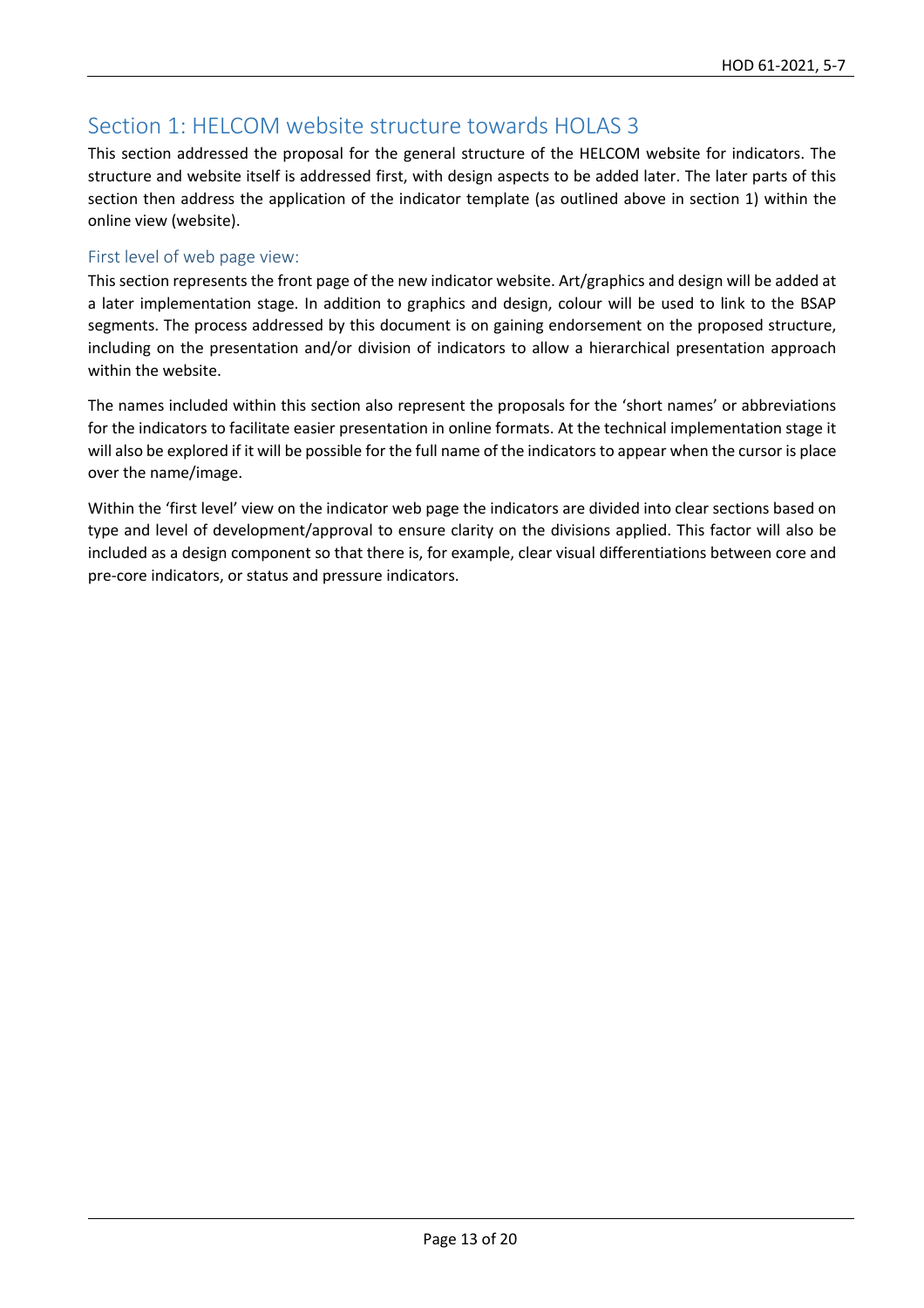The presentation below provides an overview of the proposed 'first level' view of the indicator webpage.

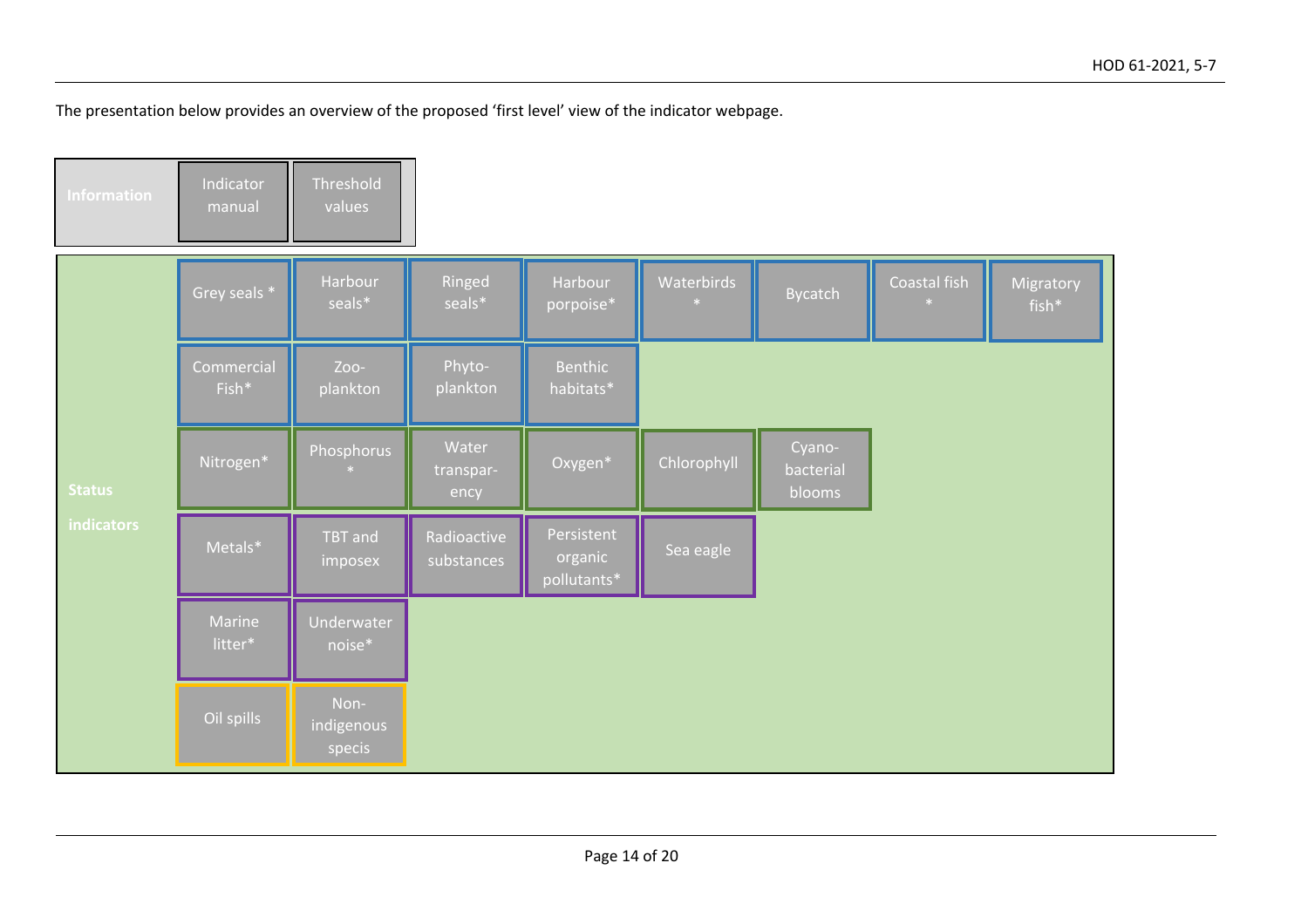| <b>Supplementary</b><br><b>indicators</b>                                                   | Reproductive<br>disorders |                                       |                      |                       |            |                                            |  |
|---------------------------------------------------------------------------------------------|---------------------------|---------------------------------------|----------------------|-----------------------|------------|--------------------------------------------|--|
| <b>Pressure</b><br><b>indicators</b>                                                        | Inputs of<br>nutrients    |                                       |                      |                       |            |                                            |  |
| <b>Driver and Element</b><br>Pending<br>Acidification<br>MetDev<br>'indicators **'<br>work? |                           |                                       |                      |                       |            |                                            |  |
| <b>Surveillance</b><br>Indicators**                                                         | Screening?                |                                       |                      |                       |            |                                            |  |
| Pre-core<br><b>Indicators</b>                                                               | <b>Microlitter</b>        | <b>Spring</b><br>bloom<br>chlorophyll | Waterbird<br>habitat | Biological<br>effects | Diclofenac | <b>Condition</b><br>of benthic<br>habitats |  |

\*these indicators/categories relate directly to the following pages and proposals included therein.

\*\*the driver and element (and surveillance) indicators will not contain threshold values and are more reminiscent of 'fact sheets'.

The information section will provide 1) a direct link to the published indicator manual, and 2) a listing of all the approved threshold values and the relevant HELCOM meetings where they were approved.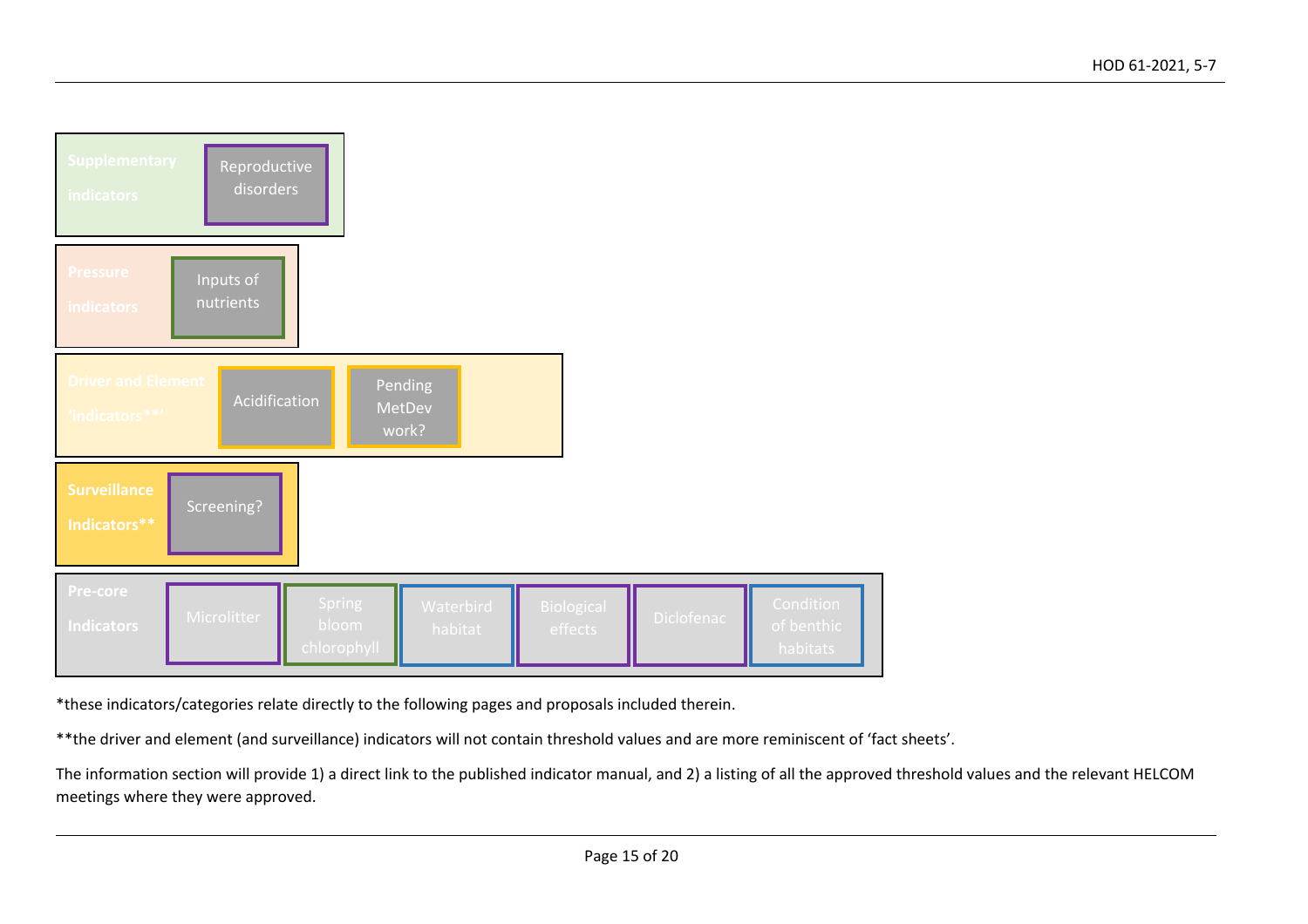#### 'Second level' of web page view:

Those 'boxes' marked with \* in the above image are represented in this section, i.e. once clicking on the logo/name of the 'first level' image that summarises a species or group of items it will open the a new series of logos/names that enter the specific indicator topics (see image example below).

Here a few examples are given visually, but below a full listing is made in text form to identify the details and to show the proposed 'short names'.



The table below presents the 'second level' division (note that some of the indicators currently listed here are undergoing development and approval processes etc so the listing may not be the final 'outcome' at HOLAS 3 and indicators currently listed here may for example end up under pre-core for HOLAS 3). Thus, this is simply an example to plan the structure of the web page and indicator reports.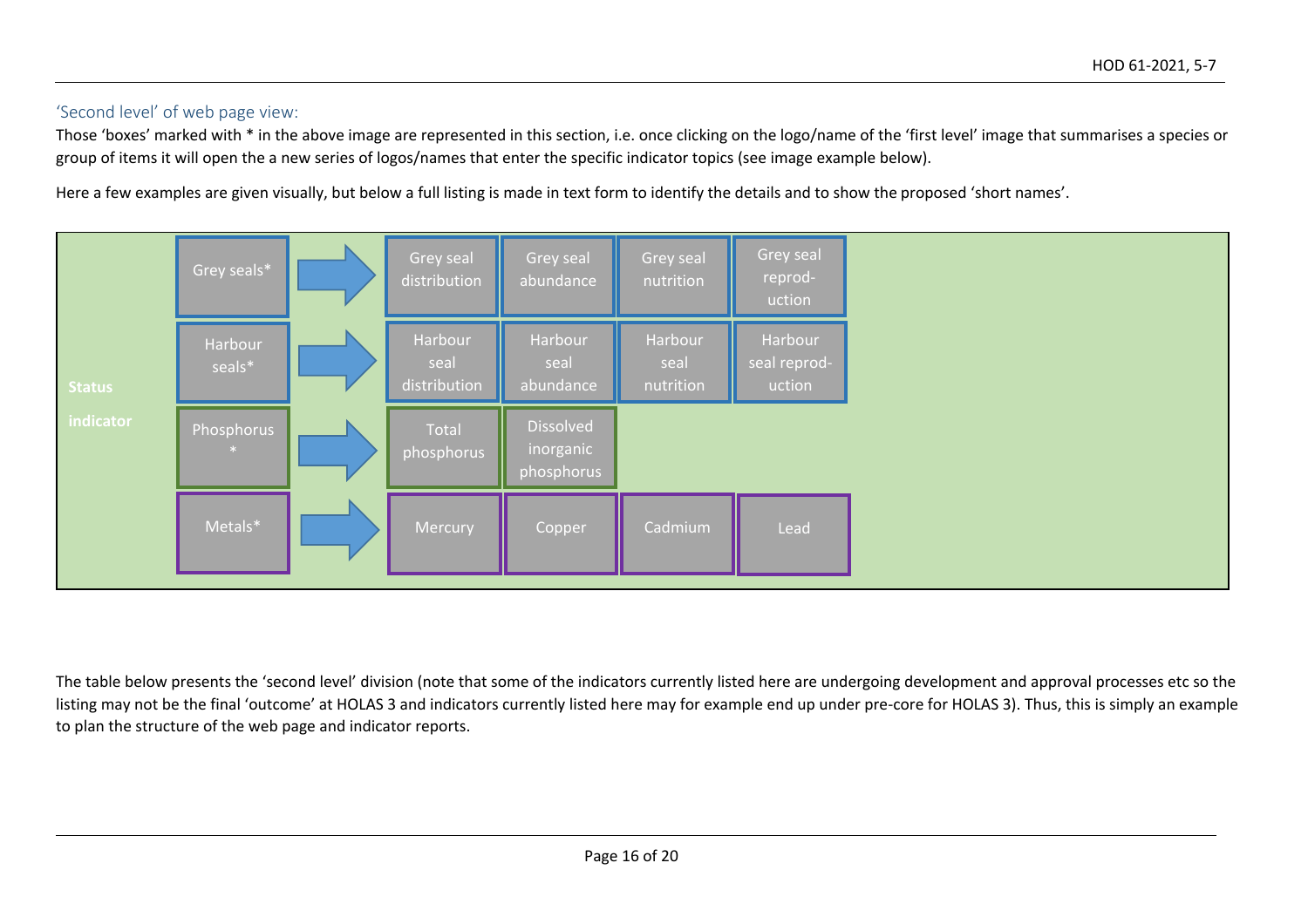| <b>First level</b><br>name                | Grey seals*               | Harbour<br>seals*            | Ringed seals*               | Harbour<br>porpoise*                | Waterbirds*                       | Coastal fish*                  | <b>Migratory</b><br>fish* | <b>Commercial</b><br>fish* | <b>Benthic</b><br>habitats*                    |
|-------------------------------------------|---------------------------|------------------------------|-----------------------------|-------------------------------------|-----------------------------------|--------------------------------|---------------------------|----------------------------|------------------------------------------------|
| Second level<br>division (short<br>names) | Grey seal<br>distribution | Harbour seal<br>distribution | Ringed seal<br>distribution | Harbour<br>porpoise<br>distribution | Waterbirds<br>breeding<br>season  | Coastal fish<br>key groups     | Salmon<br>abundance       | <b>TBC</b>                 | Cumulative<br>impact on<br>benthic<br>habitats |
|                                           | Grey seal<br>abundance    | Harbour seal<br>abundance    | Ringed seal<br>abundance    | Harbour<br>porpoise<br>abundance    | Waterbirds<br>wintering<br>season | Coastal fish<br>key species    | Trout<br>abundance        | <b>TBC</b>                 | Soft-bottom<br>macrofauna                      |
|                                           | Grey seal<br>nutrition    | Harbour seal<br>nutrition    | Ringed seal<br>nutrition    | Harbour<br>porpoise<br>nutrition    | Waterbirds<br>breeding<br>success | Coastal fish<br>size structure |                           |                            | Condition of<br>benthic<br>habitats            |
|                                           | Grey seal<br>reproduction | Harbour seal<br>reproduction | Ringed seal<br>reproduction | Harbour<br>porpoise<br>reproduction | Waterbird<br>habitat              |                                |                           |                            |                                                |

| <b>First level</b> | Nitrogen*        | Phosphorus* | Oxygen*       | Metals* | <b>Persistent organic</b>  | Marine litter*      | <b>Underwater</b> |
|--------------------|------------------|-------------|---------------|---------|----------------------------|---------------------|-------------------|
| name               |                  |             |               |         | pollutants*                |                     | noise*            |
| Second level       | Total nitrogen   | Total       | Oxygen debt   | Mercury | Hexabromocyclododecane     | <b>Beach litter</b> | Continuous        |
| division (short    |                  | phosphorus  |               |         |                            |                     | noise             |
| names)             | <b>Dissolved</b> | Dissolved   | Shallow water | Lead    | Polybrominated biphenyl    | Seafloor litter     | Impulsive         |
|                    | inorganic        | phosphorus  | oxygen        |         | ethers                     |                     | noise             |
|                    |                  |             |               | Cadmium | Perfluorooctane            |                     |                   |
|                    |                  |             |               |         | sulphonate                 |                     |                   |
|                    |                  |             |               | Copper  | Polychlorinated biphenyls, |                     |                   |
|                    |                  |             |               |         | dioxins and furans         |                     |                   |
|                    |                  |             |               |         | Polyaromatic               |                     |                   |
|                    |                  |             |               |         | hydrocarbons and           |                     |                   |
|                    |                  |             |               |         | metabolites                |                     |                   |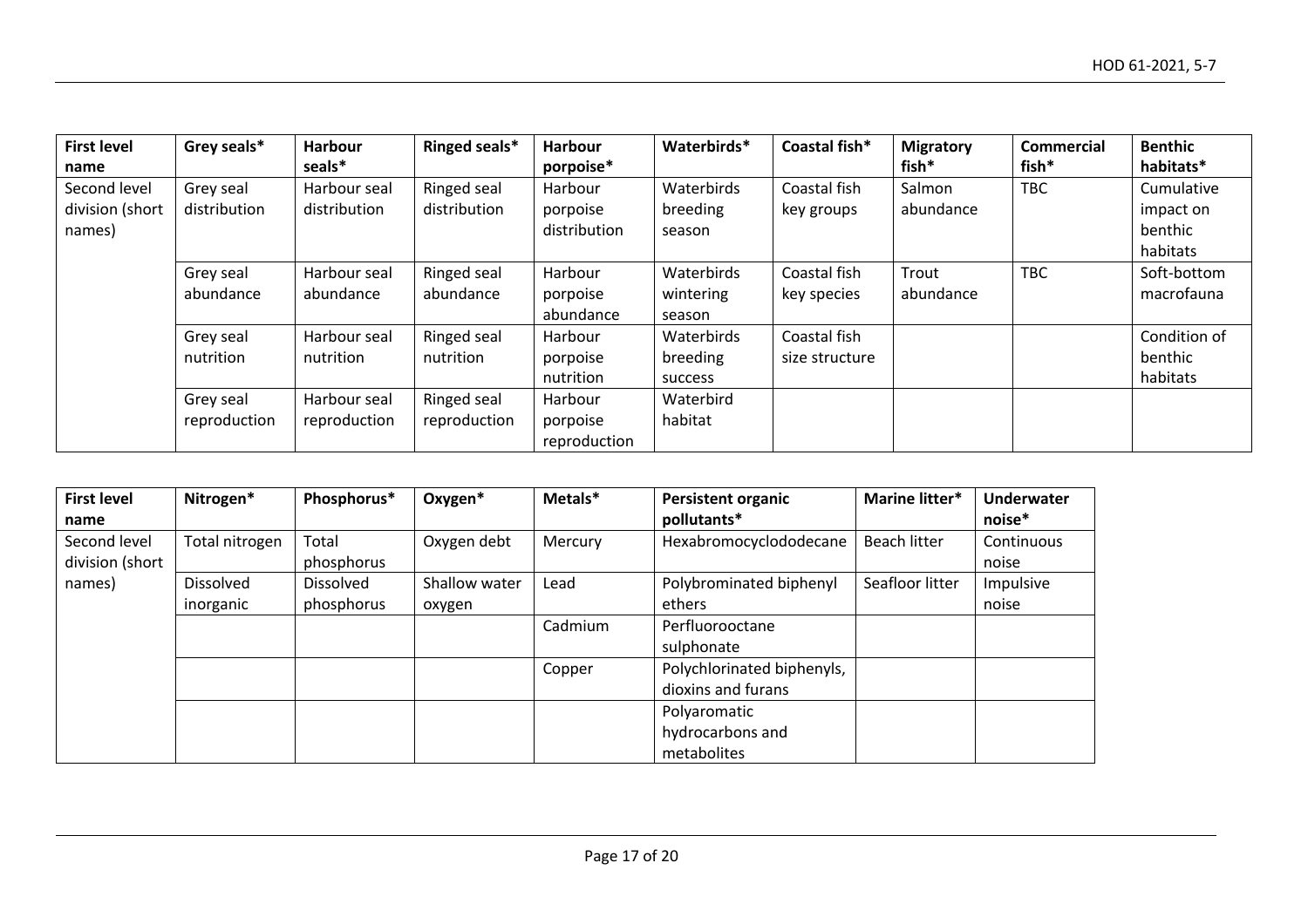## Simplified example of basic design for website

Below a simplified example of how the two-level hierarchical website presentation, and rough design idea, would be applied.

#### **'First level'**



## **'Second level'**

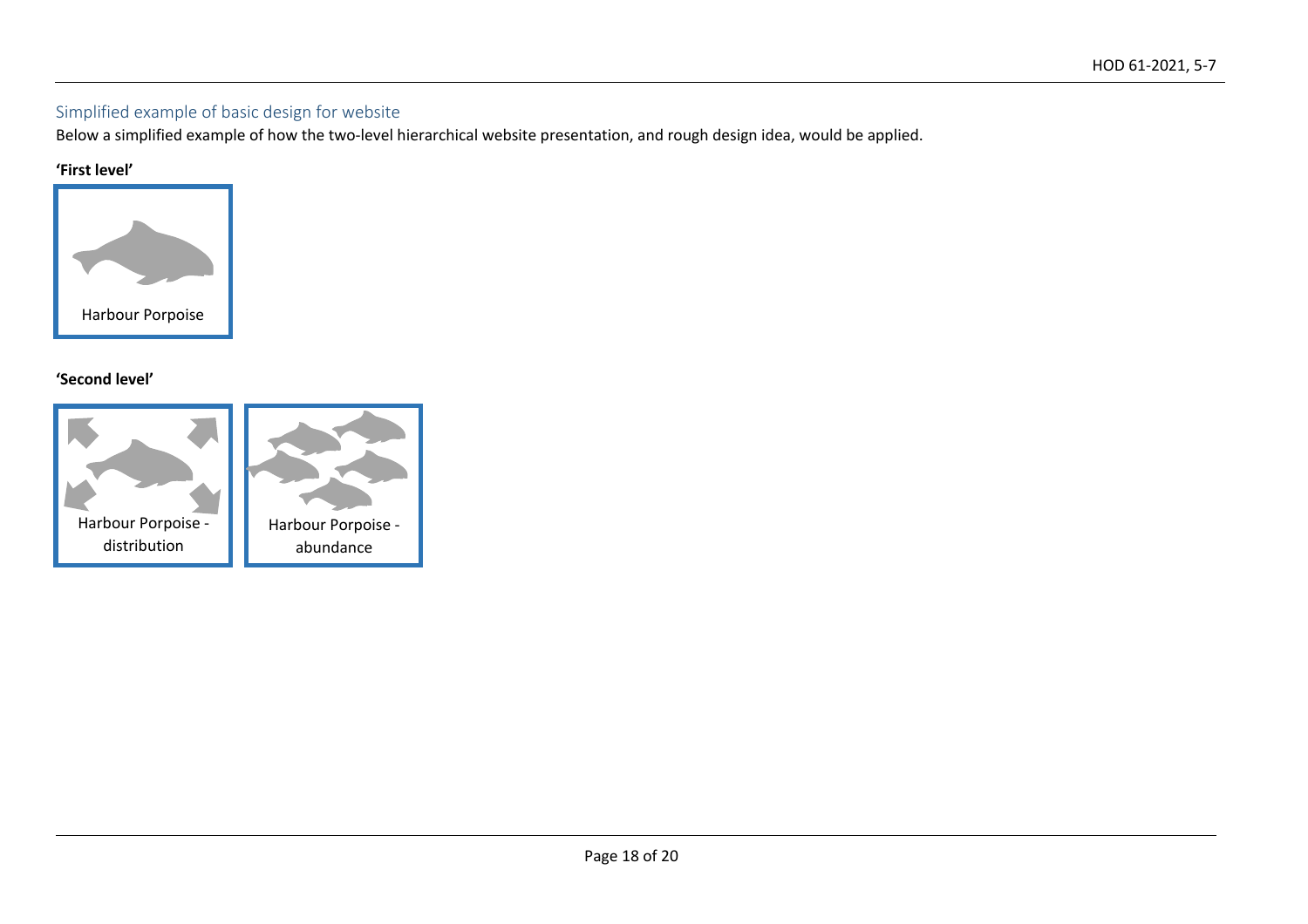#### Within indicator structure

The indicator structure online will follow the major sections of the indicator template (as described in Section 1 of this document). The title, key message, and citation section will be visible once a specific indicator has been opened. Beneath that the other major sections (i.e. the sections numbered in the indicator template with whole numbers) will be visible as a list to click on and gain more information. A simplified example is shown below.